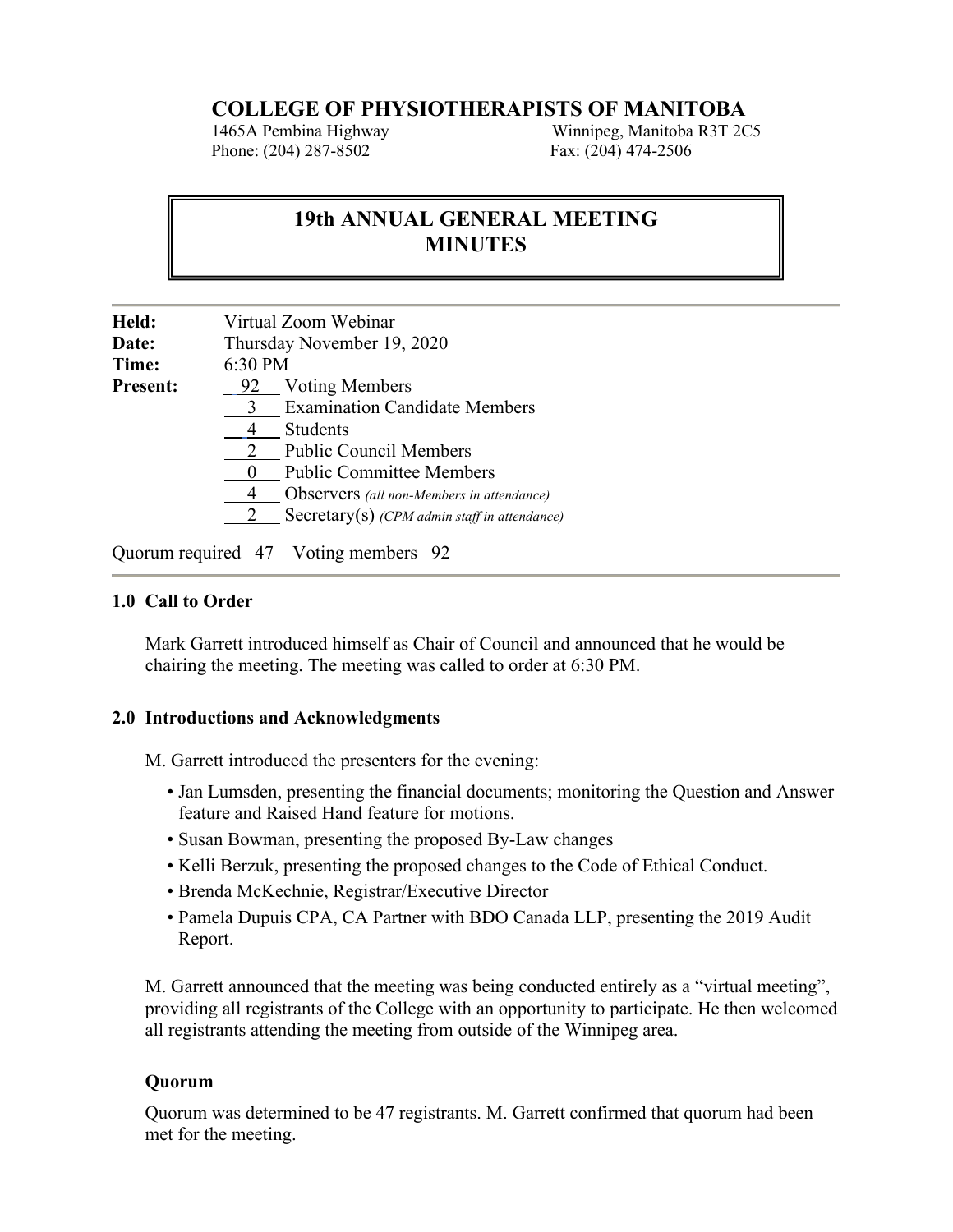## **Acknowledging First Peoples and Traditional Territory**

M. Garrett made the following acknowledgement:

*I would like to begin this meeting by acknowledging that the CPM Office is located on Treaty 1 territory and that the land on which we gather is the traditional territory of Anishinaabeg, Cree, Oji-Cree, Dakota, and Dene Peoples, and the traditional homeland of the Métis Nation.* 

*We respect the Treaties that were made on these territories, we acknowledge the harms and mistakes of the past, and we dedicate ourselves to move forward in partnership with Indigenous communities in a spirit of reconciliation and collaboration.*

M. Garret then introduced Brenda McKechnie, Registrar/Executive Director, to say a few words regarding voting logistics.

B. McKechnie announced that this was the official Annual General Meeting of the College and that records of this meeting and those who attended must be accurate and accountable. The unique URL hyperlink provided at the time of on-line registration to attend the AGM was described as each attendee's personal identifier. B. McKechnie then outlined the process for electronic voting and the use of the Question and Answer (Q&A) feature for questions and discussion. It was explained that the votes would be automatically tallied, displayed on attendee screens and announced by the Chair.

## **Appointment of Parliamentarian and Acknowledgments**

M. Garrett introduced the following colleagues/guests from various stakeholders:

- David Marr and Joey Pollock (not in attendance) from Marr Finlayson Pollock LLP, lawyers for CPM. M. Garrett stated that should Council require advice on issues regarding motions or procedure during this meeting Mr. Marr would be available.
- Pamela Dupuis, CPA, CA, Partner with BDO Canada LLP.
- Nancy Goodall, President of the Manitoba Physiotherapy Association
- Jim Hayes, Executive Director of the Association.
- Graduates of the 2020 class, MPT 1 and 2 students in attendance.

## **Introduction of Council Members**

The Council for the 2019 year was acknowledged:

- D'Arcy Bain, Newsletter Editor, Member of the Governance and Nominations Committee
- Kelli Berzuk, Chair of the Complaints Committee
- Susan Bowman, Chair of the Governance and Nomination Committee
- Jan Lumsden, Vice Chair and Treasurer
- Amy Sedor, Chair of the Annual General Meeting Committee
- Barry Smith, Government-Appointed Public Member (not in attendance)
- Leslie Wilder, CPM-Appointed Public Member, Member of the AGM Committee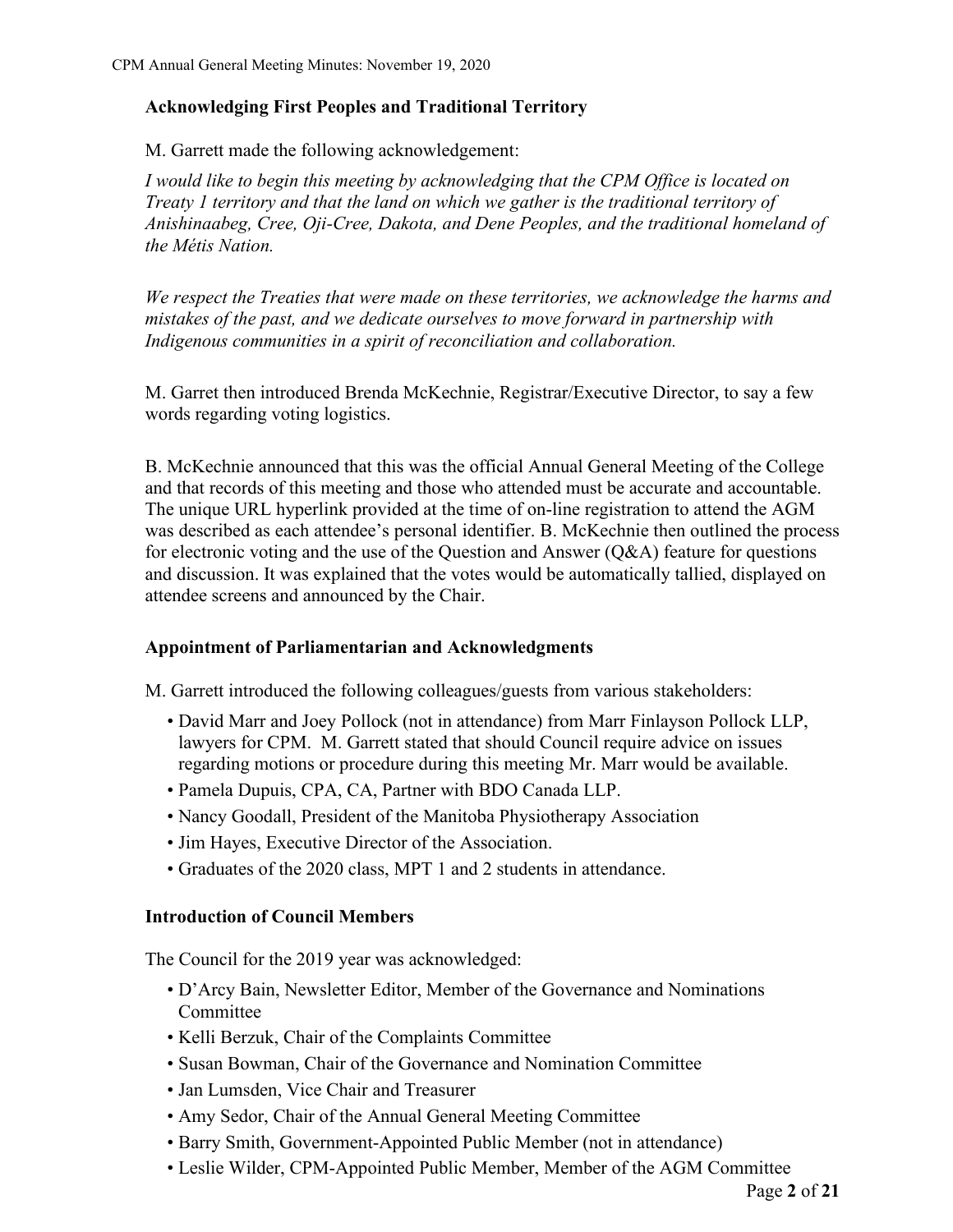• Ray Hoemsen, CPM-Appointed Public Member, Member of the Continuing Competence Committee (not in attendance)

Student Members:

- Rebecca Krahn
- Caylie Young
- Kyle Bergen

## **CPM Staff**

The following CPM staff were acknowledged:

- Brenda McKechnie, Registrar/Executive Director
- Jennifer Billeck, Deputy Registrar
- Christie Lamy, Executive Assistant
- Cheryl Saranchuk, Office Administrator
- Moni Fricke, Continuing Competency Program (CCP) Coordinator in 2019
- Heather Kattenfeld, CCP Coordinator (current)
- Kathy Johnson, Complaints Coordinator

## **Others employed by CPM in 2019:**

- Carol Rempel, Comptroller
- Shauna Martin, Policy Writer

## **Review of Voting and Appointment of Scrutineers**

It was announced that when a vote is taken, only those members registered on the Active Practice and Inactive Registers are eligible to vote. Instructions for electronic voting were repeated.

M. Garrett informed members that Corrine Sheffield and Quinn Taylor had agreed to serve as Scrutineers.

#### **Statement of Order of Business**

M. Garrett announced that we would now proceed with the business portion of the Annual General Meeting. It was explained that the Order of Business is designed to allow the formal Annual General Meeting to complete its mandate in closing the dealings that have been completed for the previous fiscal year. Reports encompass the 2019 fiscal year.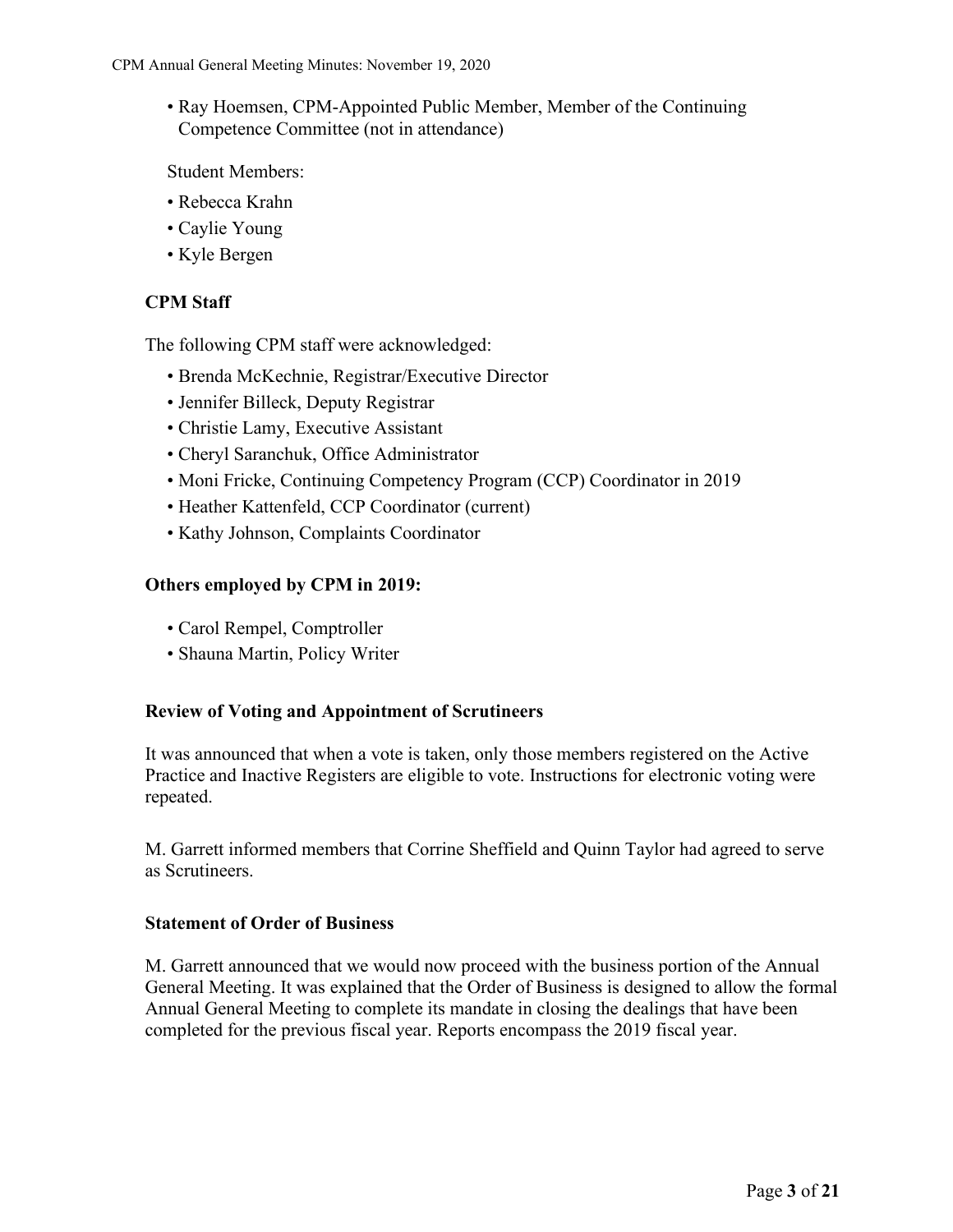#### **3.0 Approval of the Standing Rules for the AGM as written on the agenda**

M. Garrett asked if there were any changes to the standing rules for the AGM as written on the Agenda and displayed on screen.

J. Lumsden reported that there was one question: "Is there a way for people on the phone to vote?" It was explained by B. McKechnie that those registrants attending by phone would not be able to vote. This is an issue which will be examined for future virtual Annual General Meetings.

There were no further questions/comments regarding changes to the Standing Rules.

J. Lumsden made a motion to approve the standing rules for the AGM as written on the agenda.

M. Garrett announced that motion 1 had appeared on screen and explained that for each motion going forward he would be asking for those who are entitled to vote to use the raise hand feature to second the motions. He then asked for a seconder for the motion.

J. Lumsden announced that Amy Sedor seconded the motion.

M. Garrett asked for discussion. There was none.

M. Garret announced that voting members would now have an opportunity to vote on this motion and that the poll would appear on screen and be left open for approximately 30 seconds.

M. Garrett called for the vote. M. Garrett announced that the results were: 99 % in favour; 1% abstaining.

The MOTION was carried.

**19-01 Moved by:** Jan Lumsden **Seconded by:** Amy Sedor It was moved and seconded to approve the "Standing Rules" for the AGM as written on the agenda.

**99 % in Favour 0 opposed MOTION Carried**

#### **4.0 Agenda and Minutes**

#### **Approval of the Agenda**

M. Garrett announced that the Agenda had been circulated in advance of the meeting and asked attendees if there were any additions under "Other Business"?

J. Lumsden announced that there were no Other Business items identified using the Q & A feature but there was a question: "Just wondering. Is voting anonymous?" B. McKechnie answered that during the meeting voting is anonymous but after the AGM, a report is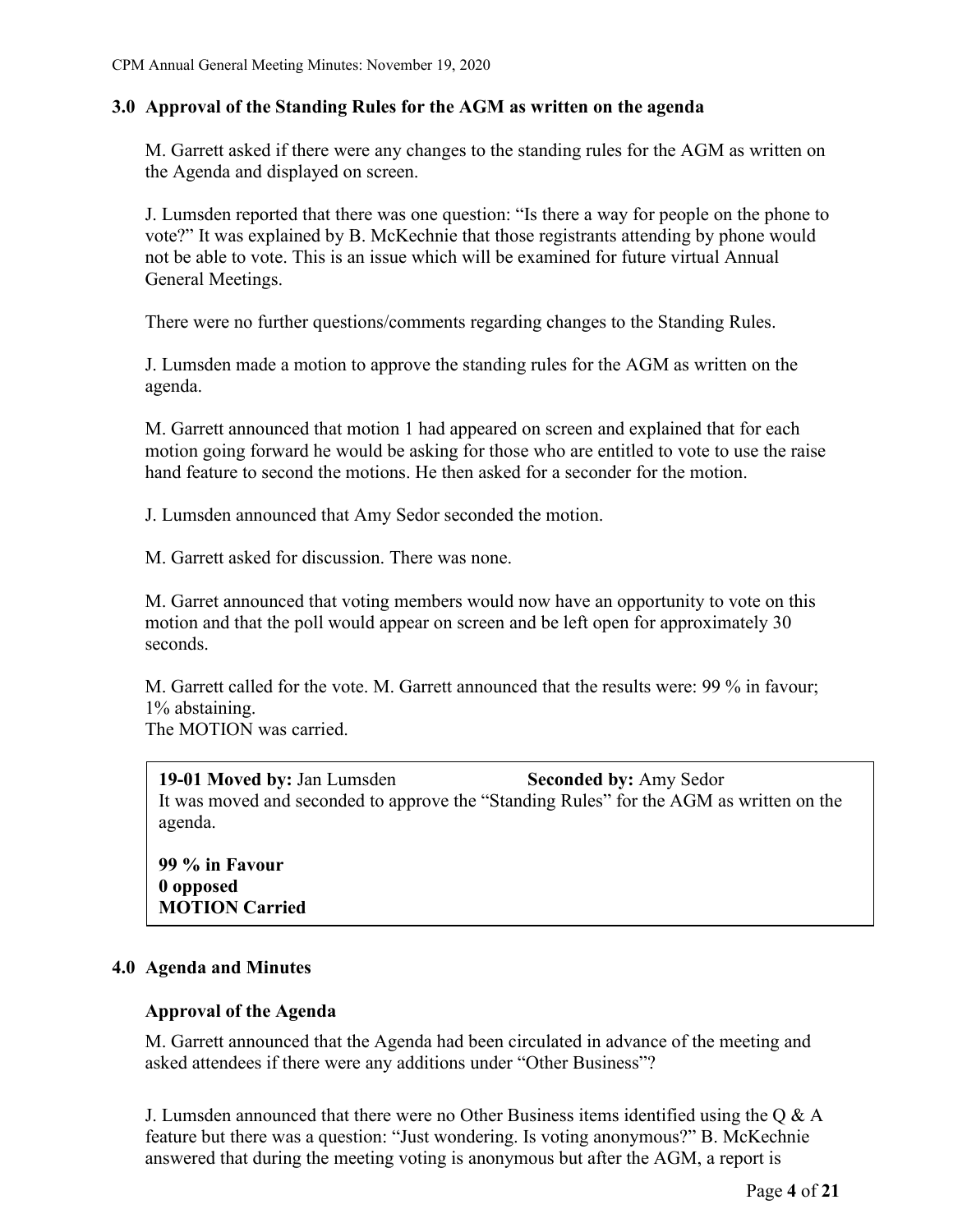generated and this report contains the names of those who voted but not how they voted. This is a way to check that those who do not have the right to vote have not voted.

J. Lumsden explained that when questions/comments are posted, the name of the person posing the questions/comments will be read out going forward. Mark Garrett further explained: during an in-person meeting, both how you vote and the identity of the person asking a question are apparent to other attendees.

J. Lumsden made a motion to approve the Agenda.

M. Garrett asked for a seconder. The seconder was Tricia Fisher.

M. Garret asked for discussion. There was none.

M. Garrett called for the vote. M. Garrett announced that the results were 100 % in favour. The MOTION was carried.

**19-02 Moved by:** Jan Lumsden **Seconded by**: Tricia Fisher

It was moved and seconded to approve the Agenda.

**100 % in Favour 0 Opposed MOTION Carried**

## **Approval of the Report of the 2019 AGM Minutes Approving Committee**

M. Garrett informed the membership that the minutes for the 2019 AGM, held in April 2019, were approved by the Minutes Approving Committee. The members of that committee were Laury Jasper, Krista Paulson and Kathy Mulder. A copy of the 2019 AGM minutes was circulated to registrants by email on October 20, 2020 and was available on the CPM website.

J. Lumsden made a motion to approve the report of the Minutes Approving Committee as presented.

M. Garrett asked for a seconder. The seconder was Corrine Sheffield.

M. Garrett asked for discussion. There was none.

M. Garrett called for the vote. M. Garrett announced that the results were 95 % in favour; 5% abstaining. The MOTION was carried.

**19-03 Moved by:** Jan Lumsden **Seconded by**: Corrine Sheffield It was moved and seconded to approve the report of the Minutes Approving Committee as presented.

**95% in Favour 0 Opposed MOTION Carried**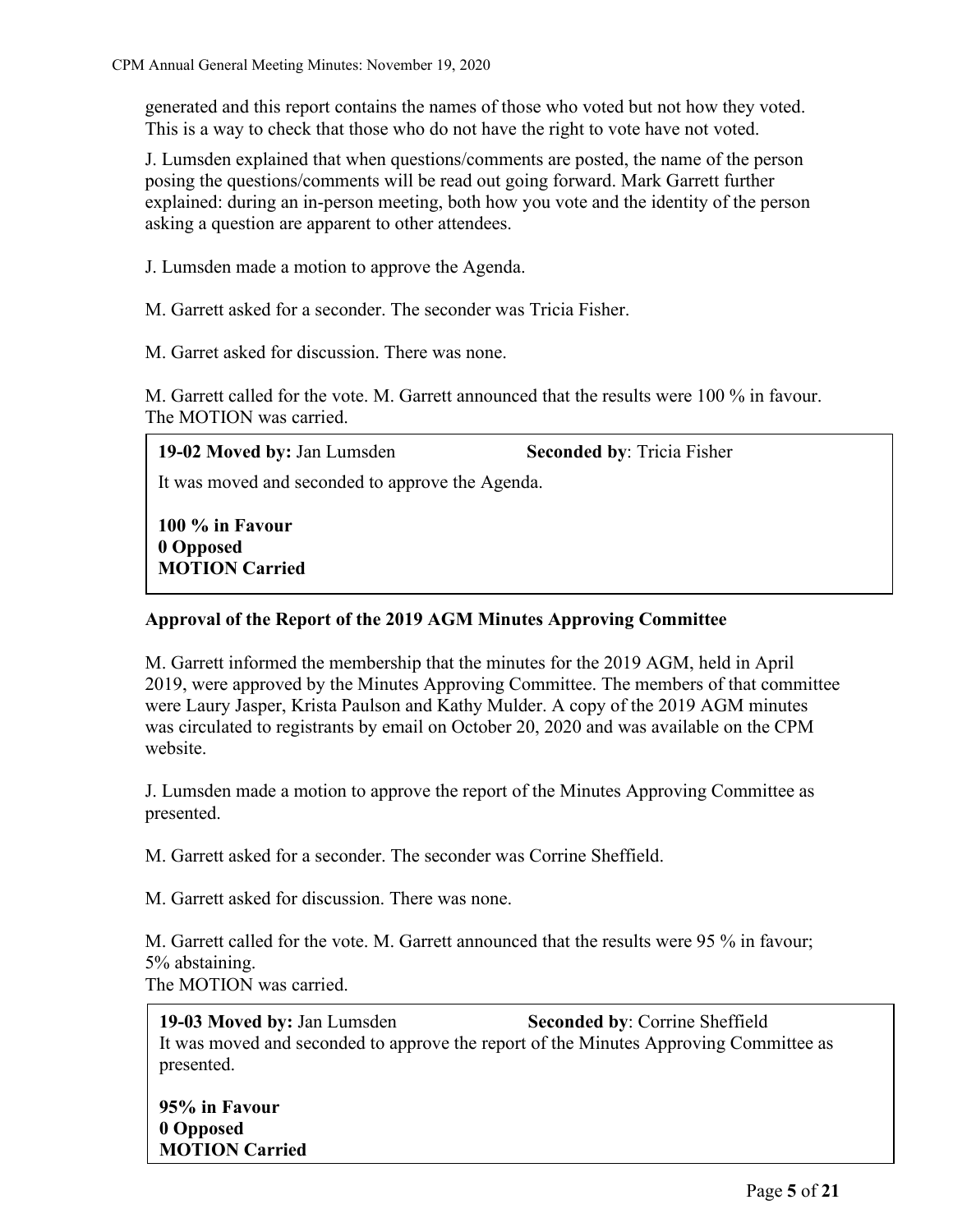## **Announcement of the 2020 AGM Minutes Approving Committee**

M. Garrett informed the membership that Tricia Fisher, Vincent Francisco and Katherine West had agreed to act as the Minutes Approving Committee for tonight's meeting.

## **5.0 The Annual Report**

M. Garrett announced that the Annual Report was posted to the CPM website on October 1, 2020. It was mentioned that there was an error on page 27, in the graph entitled "Registrant by Age Group", the column reads "75 plus" but should have read "65 plus". The report was sent to the Minister of Health, Seniors, and Active Living in July of 2020.

J. Lumsden made a motion to approve the Annual Report of 2019.

M. Garrett asked for a seconder. The seconder was Leslie Wilder.

M. Garrett asked for discussion. There was none.

M. Garrett called for the vote. M. Garrett announced that the results were 96 % in favour; 4% abstaining The MOTION was carried.

 **19-04 Moved by:** Jan Lumsden **Seconded by:** Leslie Wilder It was moved and seconded approve the Annual Report of 2019.

**96% in Favour 0 Opposed MOTION Carried**

M. Garrett thanked all committee chairs and volunteers for their dedication and work on behalf of CPM. It was noted that the Annual Report would be placed on file.

## **2019 Financial Report**

M. Garrett introduced Jan Lumsden, Vice-chair and Treasurer of Council to present the Financial Report.

J. Lumsden announced that the next Agenda item was the presentation of the 2019 Financial Statement, which begins on page 14 of the Annual Report. On behalf of Council, J. Lumsden welcomed Pamela Dupuis, CPA, CA and Partner with BDO Canada LLP, to present the 2019 Financial Statement.

P. Dupuis presented an overview of the Financial Statement for the year ended December 31, 2019. P. Dupuis explained to attendees that as part of the audit process BDO Canada met with Council before and after the audit process to ensure understanding of the process and to answer any questions.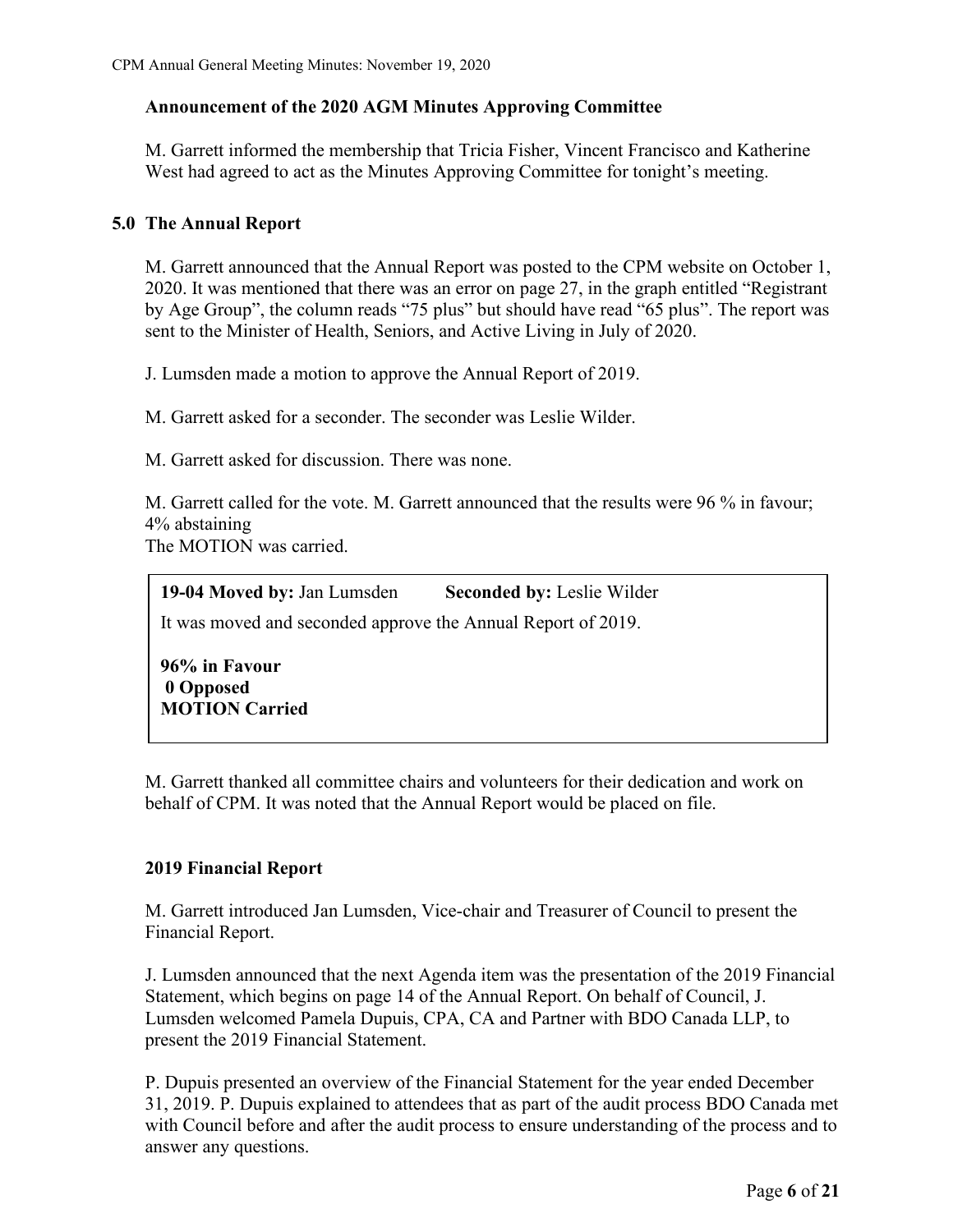### **Independent Auditor's Report, Page 2**

P. Dupuis began her presentation by reading paragraphs 1 and 2, under Opinion, and drew attendees' attention to paragraph 3, Basis for Opinion. P. Dupuis also noted that the section Other Matter - Comparative Information was added as the Financial Statement for the year ended December 31, 2018 were reviewed by another accountant and are labelled unaudited, as this statement was based on a review rather than an audit.

P. Dupuis reviewed Page 4: Statement of Financial Position, and page 6, Statement of Operations in detail.

J. Lumsden thanked P. Dupuis for her presentation.

J. Lumsden read a question from Barbara Shay: "What is deferred rent payable?" P. Dupuis answered the question: this is an accounting issue. There is a provision under accounting standards where an organization can decide to take their total rent over the period of the lease and record the same amount as expense every year, and because there are going to be escalations in rent expenses, it is going to cause deferred rent payable.

J. Lumsden read a question from Elaine Nystrom: "What does write-down of property, equipment and intangible assets mean?" P. Dupuis answered the question: there were some assets recorded in the books at December 31, 2019 that were not fully amortized but were no longer owned or had to be written down because they were no longer used. This could be old desks or computer equipment. This is a clean-up of the accounting. B. McKechnie added that there were likely old computers that were written off.

J. Lumsden made a motion to accept the Financial Statements for the year ended December 31, 2019 for the College of Physiotherapists of Manitoba.

M. Garrett asked for a seconder. The seconder was Caleb Smith.

M. Garrett asked for discussion. There was none**.**

M. Garrett called for the vote. M. Garrett announced that the results were 98 % in favour; 2% abstaining.

The MOTION was carried.

**19-05 Moved by:** Jan Lumsden **Seconded by:** Caleb Smith

It was moved and seconded to accept the Financial Statements for the year ended December 31st 2019 for the College of Physiotherapists of Manitoba.

**98% in Favour 0% Opposed MOTION Carried**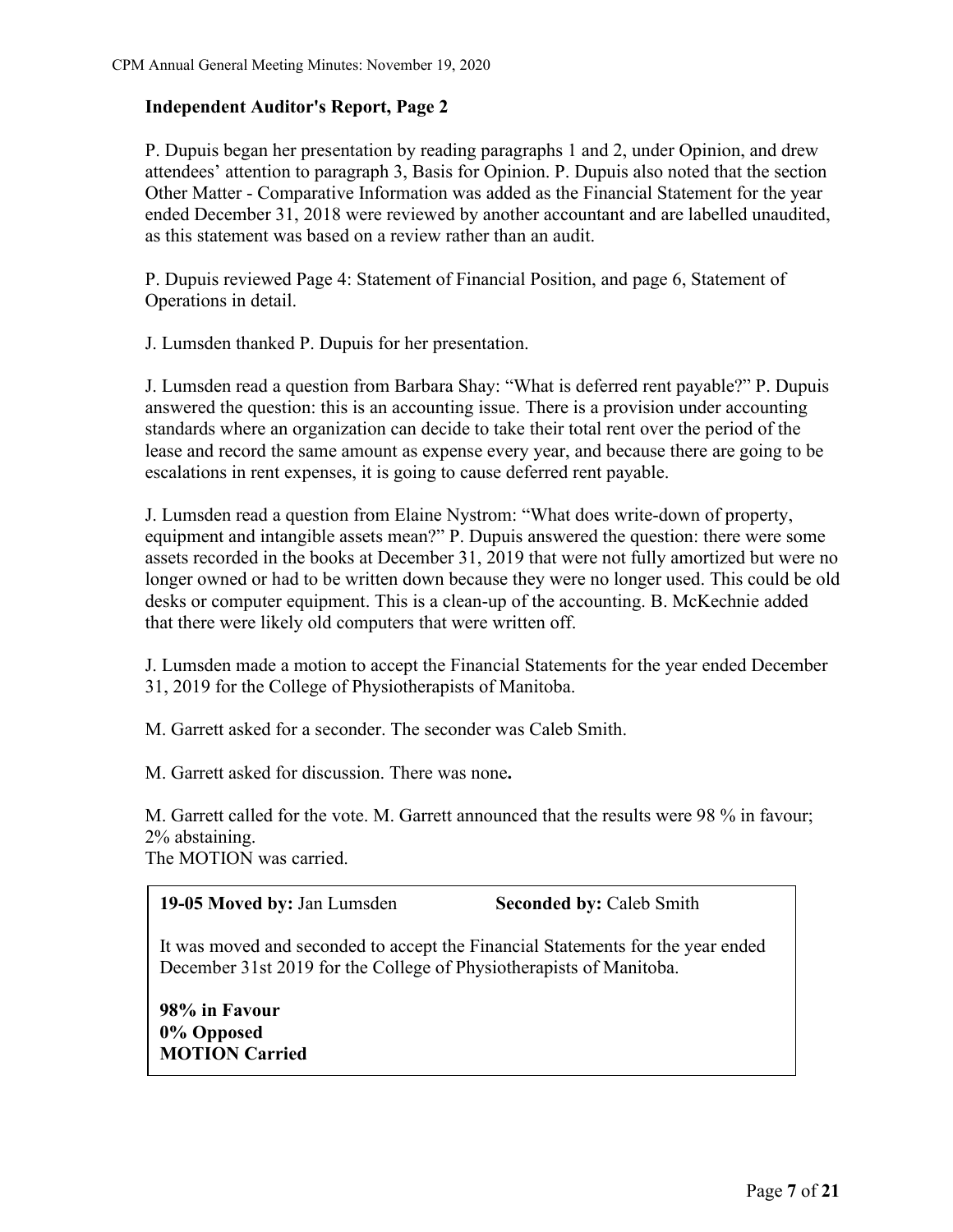## **Appointment of Auditor for 2020**

J. Lumsden made a motion to appoint BDO Canada LLP as the Auditor for 2020.

M. Garrett asked for a seconder. The seconder was Tabitha Bear.

M. Garrett asked for discussion. J. Lumsden read a question from Cathy Christie: "Is there a reason we changed auditors?" J. Lumsden answered that the previous auditor was not performing an audit and instead was doing a review. B. McKechnie agreed and explained that as we had used the same accounting firm for several years, best practice would indicate a change of auditor; an RFP process was performed and BDO Canada came up as the best firm. At that time a decision was made to do an audit and not just a review. An audit had not been done for several years.

M. Garrett called for the vote. M. Garrett announced that the results were 99 % in favour; 1% abstaining. The MOTION was carried.

**19-06 Moved by:** Jan Lumsden **Seconded by:** Tabitha Bear It was moved and seconded to appoint BDO Canada LLP as the Auditor for 2020.

**99 % in Favour 0 Opposed MOTION Carried**

J. Lumsden read a follow-up question from Cathy Christie: "Will we continue to audit vs review?". J. Lumsden and B. McKechnie stated that this is the intention going forward.

## **6.0 Proposed Changes to the Code of Ethical Conduct and By-Laws**

## **Proposed Changes to the Code of Ethical Conduct**

M. Garrett introduced Kelli Berzuk, Council Member and Chair of the Complaints Committee, to present the proposed changes.

K. Berzuk explained that the changes are recommendations made by legal counsel. CPM lawyers suggested adjusting the name of the document and the addition of a paragraph for better clarity. In doing so, some of the bullets needed to be adjusted or eliminated since they are now covered in the added paragraph.

The title of the document previously read "Code of Ethical Conduct"; legal counsel recommends using 'Code of Ethics', as there are provisions in both the Act, and the Regulations, for a 'Code of Ethics'. This name change is then reflected throughout the document for consistency.

Page **8** of **21** Paragraph two is an addition to the document written by our legal counsel to increase clarity throughout the document. Specifically, the last sentence helps to increase clarity and reads as follows, "For the purpose of this Code, legislation and the policies of the College includes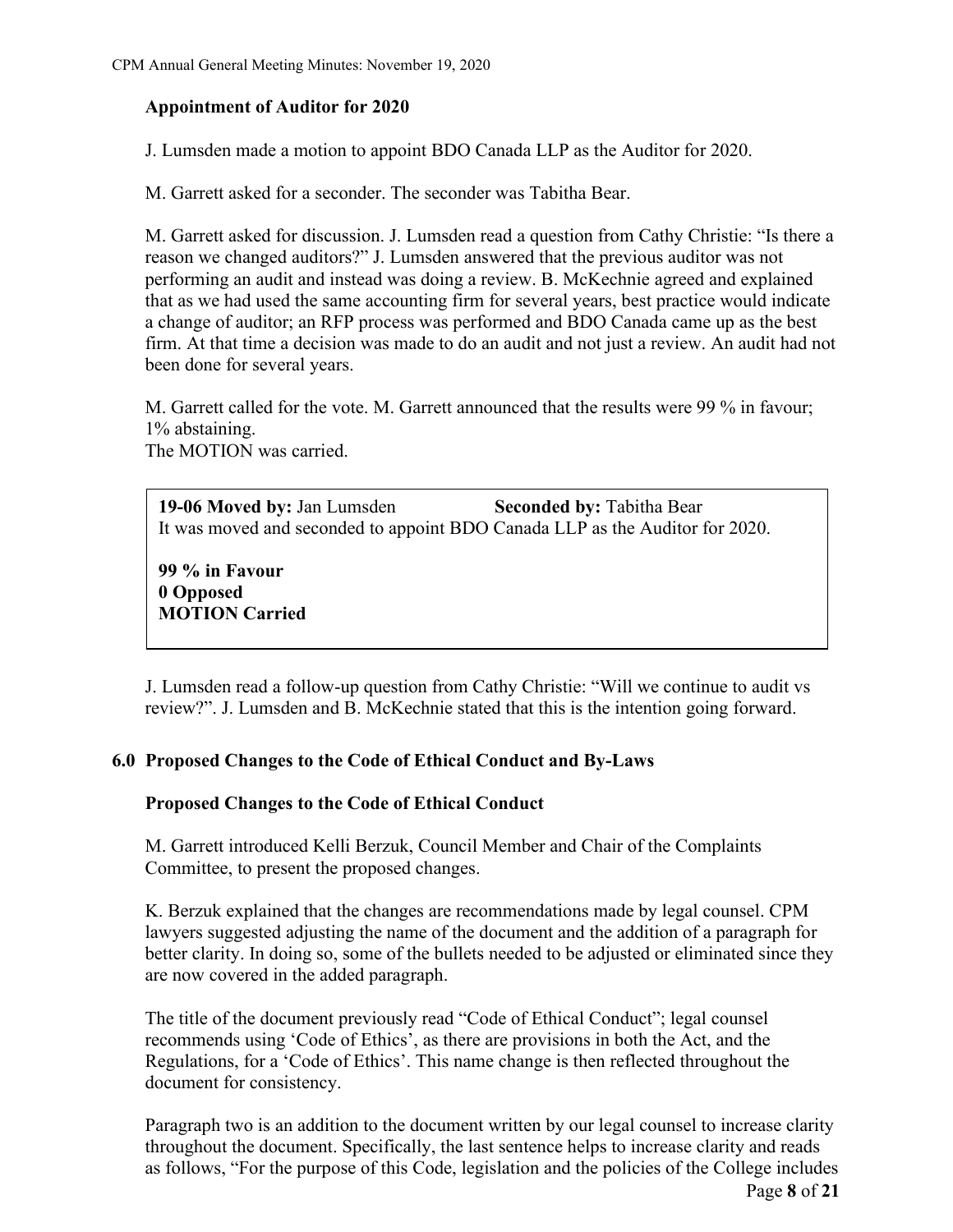but is not limited to *The Physiotherapists Act*, Regulations, By-Laws, Practice Statements/Directions, Standards of Practice, Registration and Licensing as well as Governance Directions."

## **Under Section A. Responsibilities to the Client**

Item number 9: the additional portion reads, "or if the treatment required is beyond the competence and/or expertise of the member".

With this addition to item 9, item number 15 became repetitive and was therefore deleted. It previously read: "Practice the profession of physiotherapy according to their own competence and limitations, referring the client to others as necessary."

With item #15 now removed from the Code, all subsequent bullets are renumbered, i.e., #16 becomes  $\#15$ ,  $\#17$  becomes  $\#16$ .

Item #18 becomes #17 and is reworded. It had read, "Comply with all legislation, guidelines, and regulatory requirements that pertain to the profession of physiotherapy." And will now read as, "Comply with the relevant legislation and the policies of the College."

A new #18 is added and reads, "Maintain the requisite integrity, professionalism, and judgement required to provide service in accordance with relevant legislation and the policies of the College and to keep his/her knowledge and skills current throughout his/her career."

#### **Under Section B. Responsibilities to the Public**

Item number 6 previously read "Assess the quality and impact of their services regularly" and was reworded to "Regularly assess the quality and impact of their services"

Items 7 and 8 will stay as they were.

Items 9 and 10 were added. These new items will read as follows:

Item 9. "Comply with the relevant legislation and the policies of the College and represent him/herself in a manner that contributes to the public's trust and confidence or competence in a way that is truthful and professional."

Item 10. "When entering into contracts with other parties related to the practice of physiotherapy, ensure that the terms or conditions under which he/she is practicing do not compromise his/her ability to deliver quality care."

K. Berzuk stated that this concluded the proposed the Code of Ethical Conduct and asked if there were any questions. There were none.

K. Berzuk made a motion to accept the Code of Ethics as presented.

M. Garrett asked for a seconder. The seconder was Evelyn Lightly.

M. Garrett asked for discussion. There was none.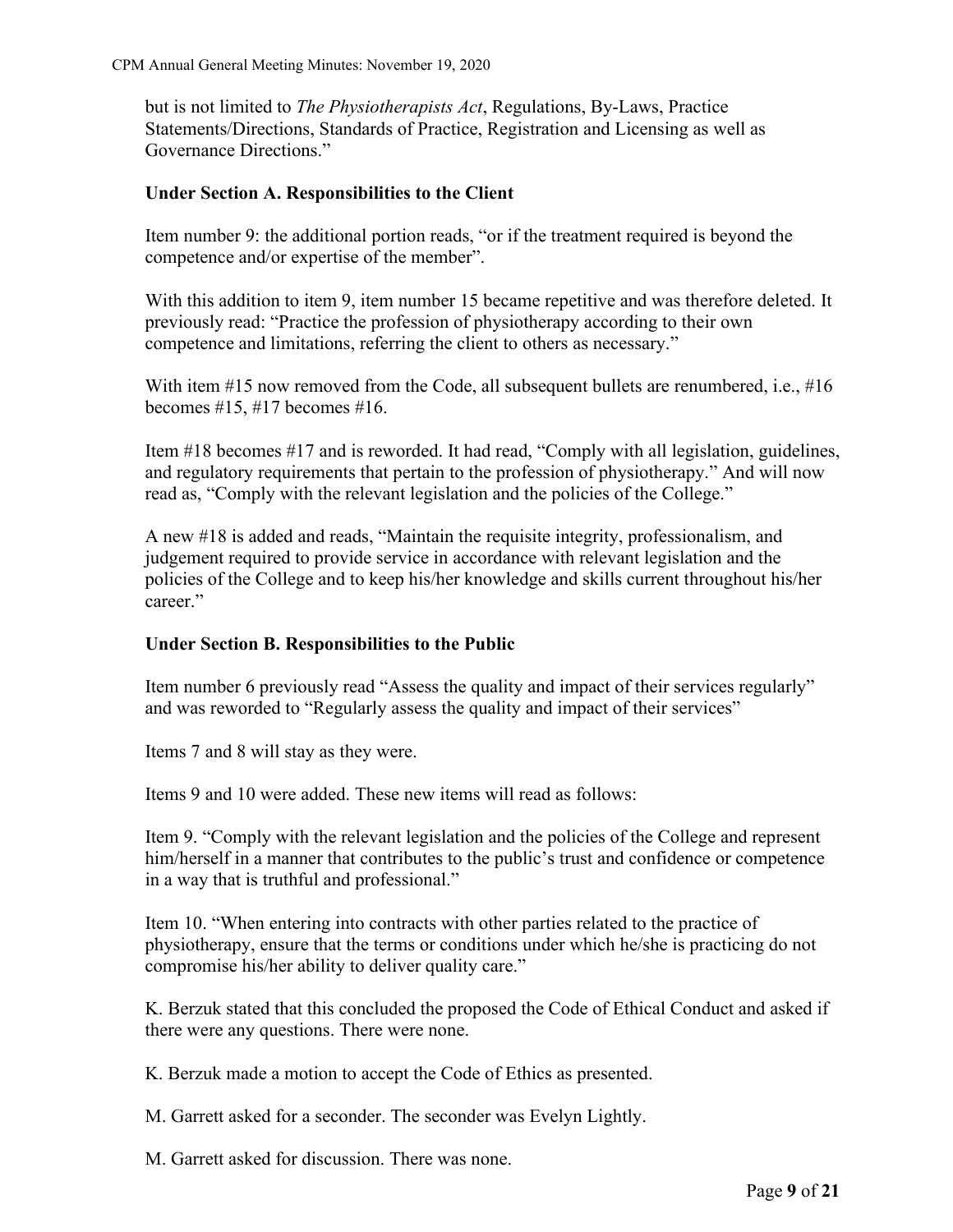M. Garrett called for the vote. M. Garrett announced that the results were 95 % in favour; 3% not in favour, 3 % abstaining\*. The MOTION was carried.

| 19-07 Moved by: Kelly Berzuk                                         | <b>Seconded by: Evelyn Lightly</b> |  |  |
|----------------------------------------------------------------------|------------------------------------|--|--|
| It was moved and seconded to accept the Code of Ethics as presented. |                                    |  |  |
| 95 % in Favour<br>3 % Opposed*<br><b>MOTION Carried</b>              |                                    |  |  |

**\***The online platform rounds up or down which in some instances creates a total greater than or less than 100%. All vote tallies have been confirmed in the Scrutineer's Report.

#### **Proposed Changes to the By-Laws**

M. Garrett introduced Susan Bowman, Council Member and Chair of the Governance and Nominations Committee, to present the proposed By-Law amendments.

S. Bowman referred to the By-Law Amendments Table 1 that was included in the meeting package and explained that to those registrants who attended the AGM last year, this table would look familiar. The Legislative Committee had brought these edits to the membership last year with new wording that had been recommended by CPM legal counsel, but the proposed By-Law change was not approved by the membership due to some questions about whether the Board of Assessors should have the same membership eligibility as that of Council, Complaints Committee and the Inquiry Committee, specifically, the criteria to have 2 years of independent practice. The feedback was taken on advisement and registrants will note that the motions have been have been separated and the bullet point requiring 2 years of practice from Article VIII related to the Board of Assessors was removed.

#### **By-Law Amendments Table 1**

#### **By-Law Change 1**

Article V: Election of the Council, I. Elected Members, bullet 1.4 currently reads: "Only those members on the Active Practicing or lnactive Register who are in good standing with the College at the date of election are eligible for election or appointment to any position within the College."

Proposed change:

1.4 A member is eligible for election to Council if:

- a. at all times between the 90th day before the election and the date of the election, the member continues to be registered on the Active or In-active register;
- b. the member has a minimum two years of independent practice in physiotherapy in Canada;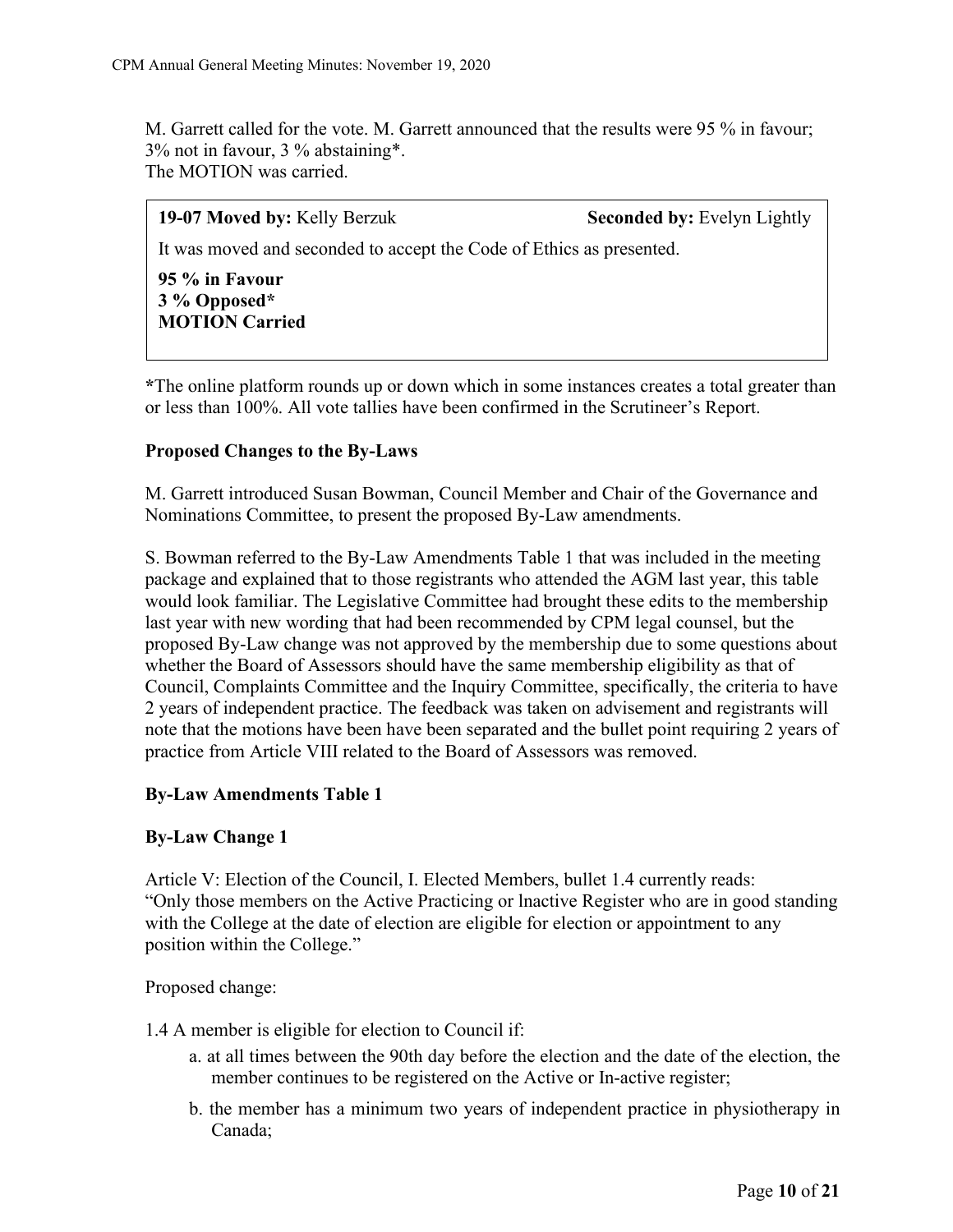- c. the member is not in default of any obligation to the College under the Regulations or the By-laws including the payment of any fees required;
- d. the member is not the subject of discipline proceedings;
- e. the member is not the subject of any inquiry by the Inquiry Committee;
- f. the member has not been found guilty of professional misconduct, to be incompetent, or to be incapacitated in the six years before the election;
- g. the member's certificate of registration has not been revoked or suspended for professional misconduct, incompetence or incapacity at any time in the six years immediately before the election;
- h. the member's certificate of registration has not been subject to a term, condition or limitation other than a term, condition or limitation prescribed by the Regulations in the six years before the election;
- i. the member is not and has not been in the 12 months before the election, a director, officer, committee member, employee, or holder of any position of decisionmaking influence of any other organization of physiotherapists;
- j. the member is not a participant (other than on behalf of the College) in a legal action or application against the College;
- k. the member is not and has not been in the 12 months before the election an employee of the College;
- l. the member discloses all potential conflicts of interest in writing to the registrar within five business days of being nominated and either does not have a conflict of interest to serve as a Councillor or has agreed to remove any such conflict of interest before taking office;
- m. any disputes about a person's eligibility for election shall be determined by the Nominations Committee. If the Nominations Committee determines that a member is ineligible for election, the member may appeal that decision to Council and Council's determination shall be final, without appeal.

S. Bowman made a motion that the amendment to bullet 1.4 of Article V: Election of the Council, I. Elected Members, be approved.

M. Garrett asked for a seconder. The seconder was Kelly Milan.

M. Garrett asked for discussion. J. Lumsden read a question from Kelly Milan: "Assuming finding members to volunteer is a challenge, are any of these rules too limiting with opportunities for new committee/ board members?" S. Bowman answered: any of these conditions that are being put into place are ones that have been unofficially followed for the last several decades. This wouldn't limit us going forward.

J. Lumsden read a delayed question from the membership regarding the Code of Ethics. Moni Fricke asks: "Re: The Code of Ethics, the College may wish to consider using the pronoun they/them moving forward rather than he/she and his/her.". K. Berzuk stated that even if it is too late (the motion to accept the proposed changes to the Code of Ethics has already been passed) this was a good point and can be brought back for reflection in future. Candice Tremblay, Tara Klassen, Ken Grove and Carla Furkalo stated that they were in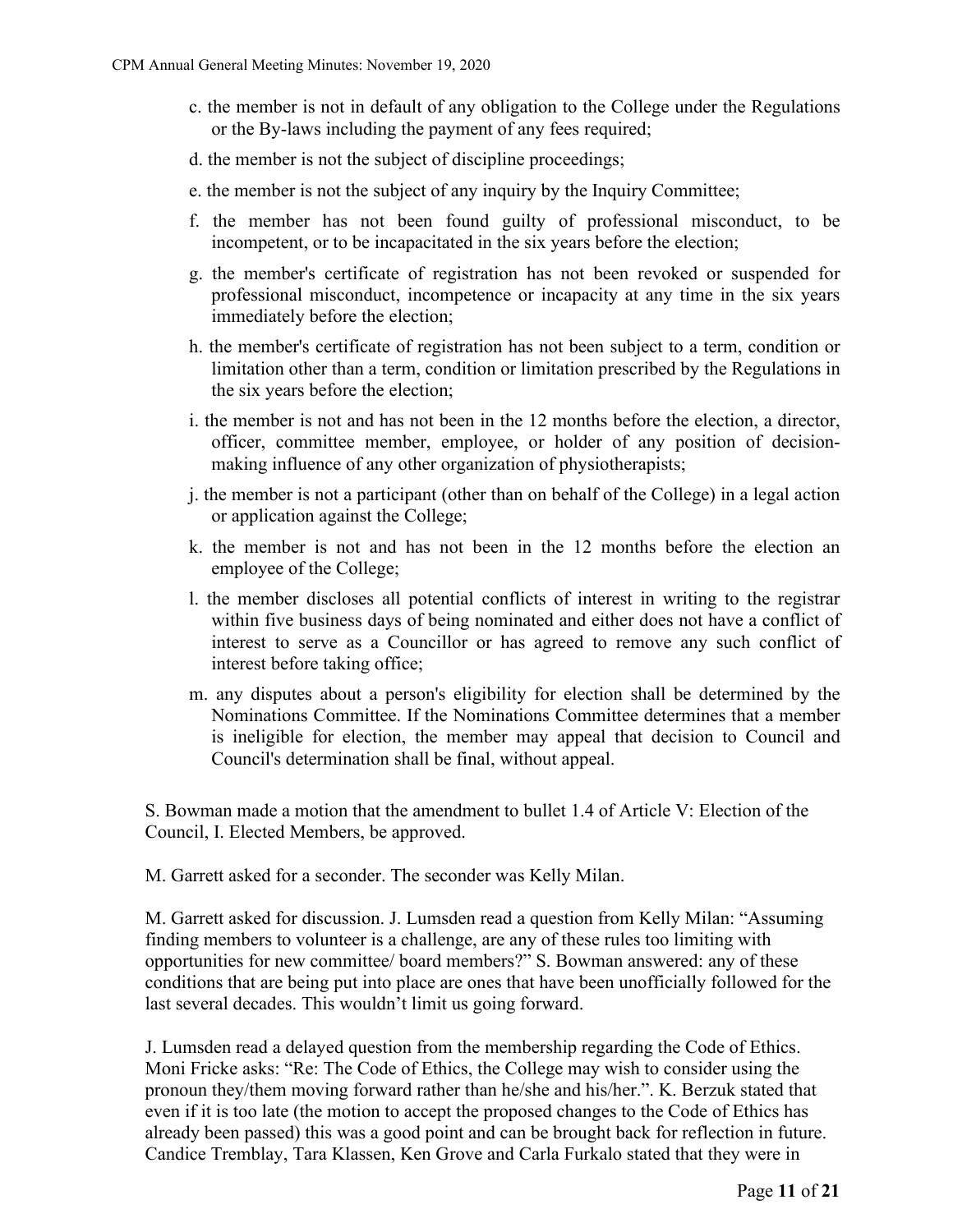agreement with Moni Fricke's comment. Margrét Thomas made the following comment: "That might be considered a friendly amendment under Roberts Rules".

J. Lumsden stated that there was no discussion regarding the motion on the floor, however.

M. Garrett called for the vote. M. Garrett announced that the results were 95 % in favour; 3% not in favour, 3 % abstaining\*. The MOTION was carried.

**19-08 Moved by:** S. Bowman Seconded by: Kelly Milan

It was moved and seconded that the amendment to bullet 1.4 of Article V: Election of the Council, I. Elected Members, be approved.

**95 % in Favour 3 % Opposed\* MOTION Carried**

**\***The online platform rounds up or down which in some instances creates a total greater than or less than 100%. All vote tallies have been confirmed in the Scrutineer's Report.

## **Bylaw Change 2**

A proposed addition to Article VII: Complaints Committee and Inquiry Committee would read:

1.2 The members eligible for appointment to the Complaints Committee and the Inquiry Committee are those who meet the eligibility criteria enumerated in Article V. subsection I, paragraph 1.4.

Proposed change:

This would be an addition to this article and placed as bullet 1.2 – the current articles would then follow.

S. Bowman made a motion that the addition to Article VII: Complaints Committee and Inquiry Committee, be approved.

M. Garrett asked for a seconder. The seconder was Edward Zwingerman.

M. Garrett asked for discussion. There was none.

M. Garrett called for the vote. M. Garrett announced that the results were 96 % in favour; 1% not in favour, 3 % abstaining. The MOTION was carried.

**19-09 Moved by:** S. Bowman **Seconded by:** Edward Zwingerman

It was moved and seconded that the addition to Article VII: Complaints Committee and Inquiry Committee, be approved.

**96 % in Favour 1 % Opposed MOTION Carried**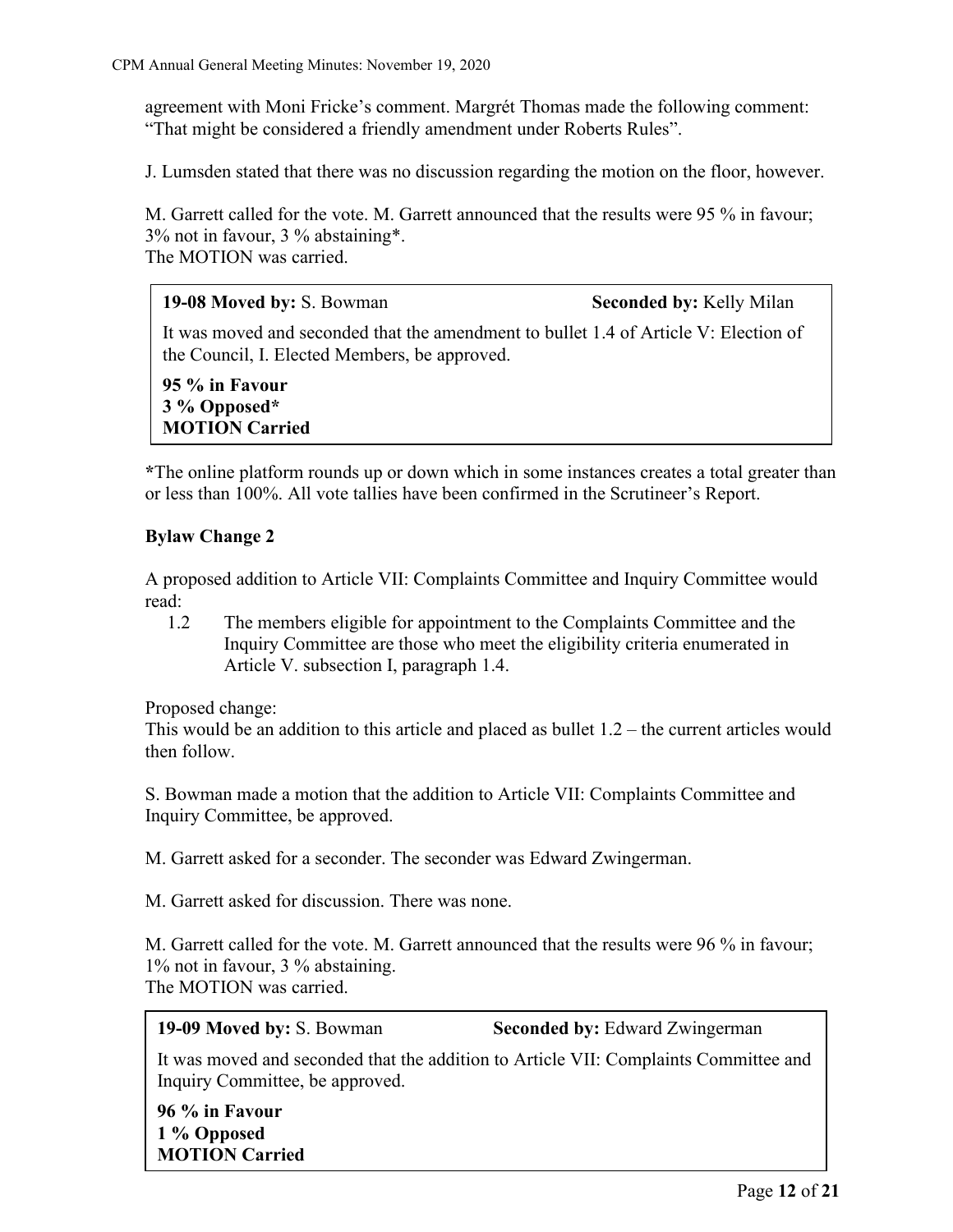## **Bylaw Change 3**

Proposed additions to Article VIII: Committees and Board would read:

1.3 The Council shall appoint to the Board of Assessors only those members who meet the eligibility criteria enumerated in Article V. subsection I, paragraph 1.4,  $(a)$ ,  $(c-m)$ .

As previously noted, we have removed item b which requires a member to have 2 years of independent practice in Physiotherapy in Canada.

1.4 The Council shall appoint to the Public Representatives Recruitment Committee; the Nominating Committee; and the Continuing Competency Committee members on the Active Practicing or Inactive Register who are in good standing with the College.

Proposed change:

These would be additions to this article and placed as bullet 1.3 and 1.4 – the current articles would then follow and be renumbered

S. Bowman made a motion that the additions to Article VIII: Committee and Board be approved.

M. Garrett asked for a seconder. The seconder was Kim Shaw.

M. Garrett asked for discussion. There was none.

M. Garrett called for the vote. M. Garrett announced that the results were 97 % in favour; 1% not in favour, 1 % abstaining\*. The MOTION was carried.

| 19-10 Moved by: S. Bowman                                                                                                                                      | <b>Seconded by:</b> |
|----------------------------------------------------------------------------------------------------------------------------------------------------------------|---------------------|
| It was moved and seconded that the additions to Article VIII: Committee and Board be<br>approved.<br>97 % in Favour<br>$1\%$ Opposed*<br><b>MOTION Carried</b> |                     |

**\***The online platform rounds up or down which in some instances creates a total greater than or less than 100%. All vote tallies have been confirmed in the Scrutineer's Report.

S. Bowman asks registrants to refer to By-Law Amendments Table 2 in your meeting package.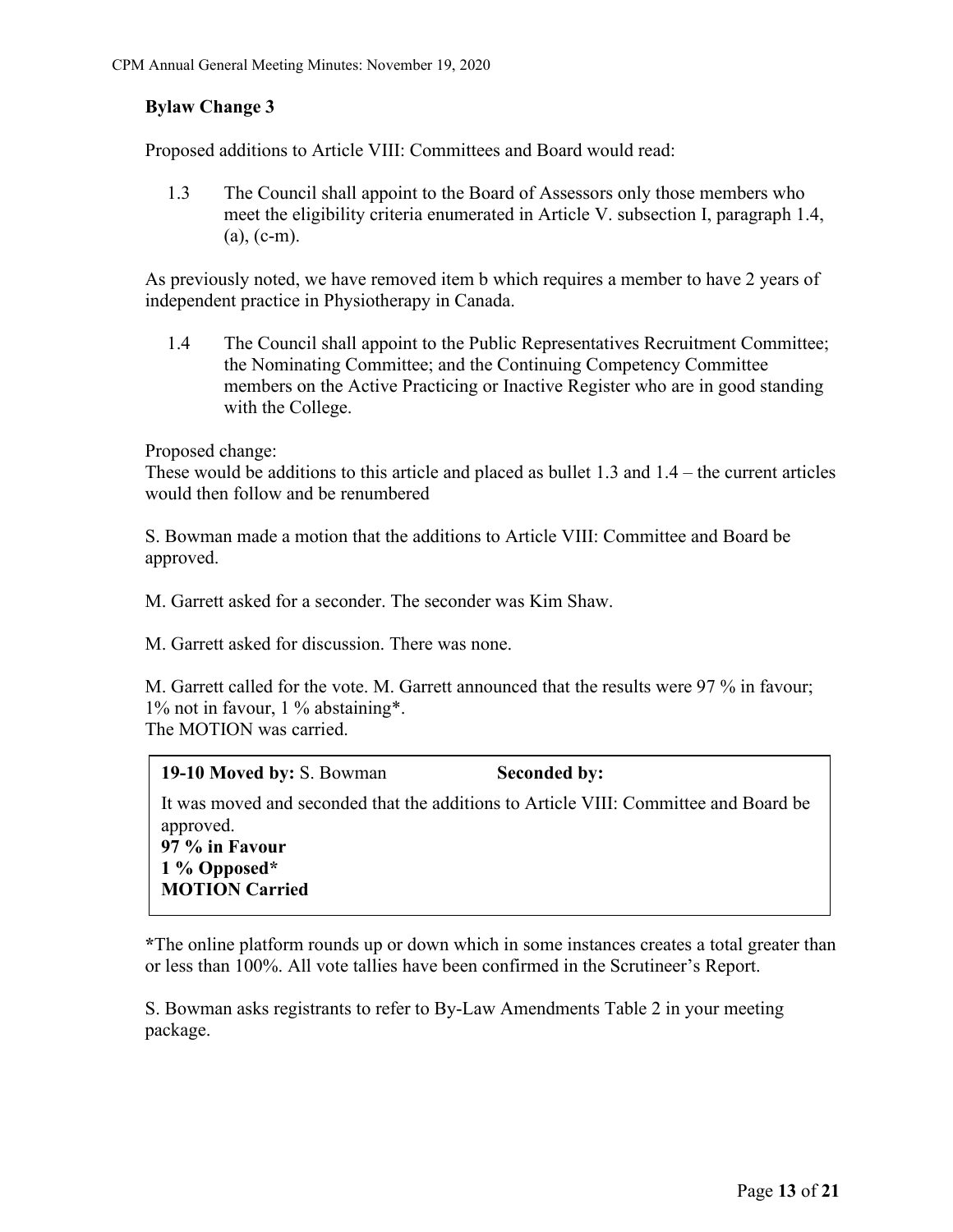## **By-Law Amendments Table 2**

## **Bylaw Change 1**

Article I: Administration of the College, IV. Banking and Financial Affairs, bullet 4.1 Currently reads:

The signing authorities of the College shall be

a) the Registrar and two elected Council members;

b) any two of those three may sign on behalf of the College;

Proposed change:

The signing authorities of the College shall be

- a) the Registrar, two elected Council members, and the Deputy Registrar;
- b) any two of those four may sign on behalf of the College;

S. Bowman made a motion that the amendments to Article I: Administration of the College, IV. Banking and Financial Affairs, bullet 4.1 (a) and (b) be approved.

M. Garrett asked for a seconder. The seconder was Tara Klassen.

M. Garrett asked for discussion. There was none.

M. Garrett called for the vote. M. Garrett announced that the results were 95 % in favour; 1% not in favour, 4 % abstaining. The MOTION was carried.

**19-11 Moved by:** S. Bowman **Seconded by:** Tara Klassen It was moved and seconded that the amendments to Article I: Administration of the

College, IV. Banking and Financial Affairs, bullet 4.1 (a) and (b) be approved.

## **95 % in Favour 1 % Opposed MOTION Carried**

## **Bylaw Change 2**

S. Bowman explained that the next Bylaw changes are necessary to address our change to online and virtual meetings.

Article IV: Meetings, I. Annual General Meeting, bullet 1.4 currently reads: "The quorum for an Annual General Meeting of the College shall be 5% of the membership who are entitled to vote. Electronic or mail ballots may be counted to reach a quorum only on those issues for which mail ballots have been received."

Proposed change:

"The quorum for an Annual General Meeting of the College shall be 5% of the membership who are entitled to vote. Electronic attendance may be counted to reach a quorum for Annual General Meetings."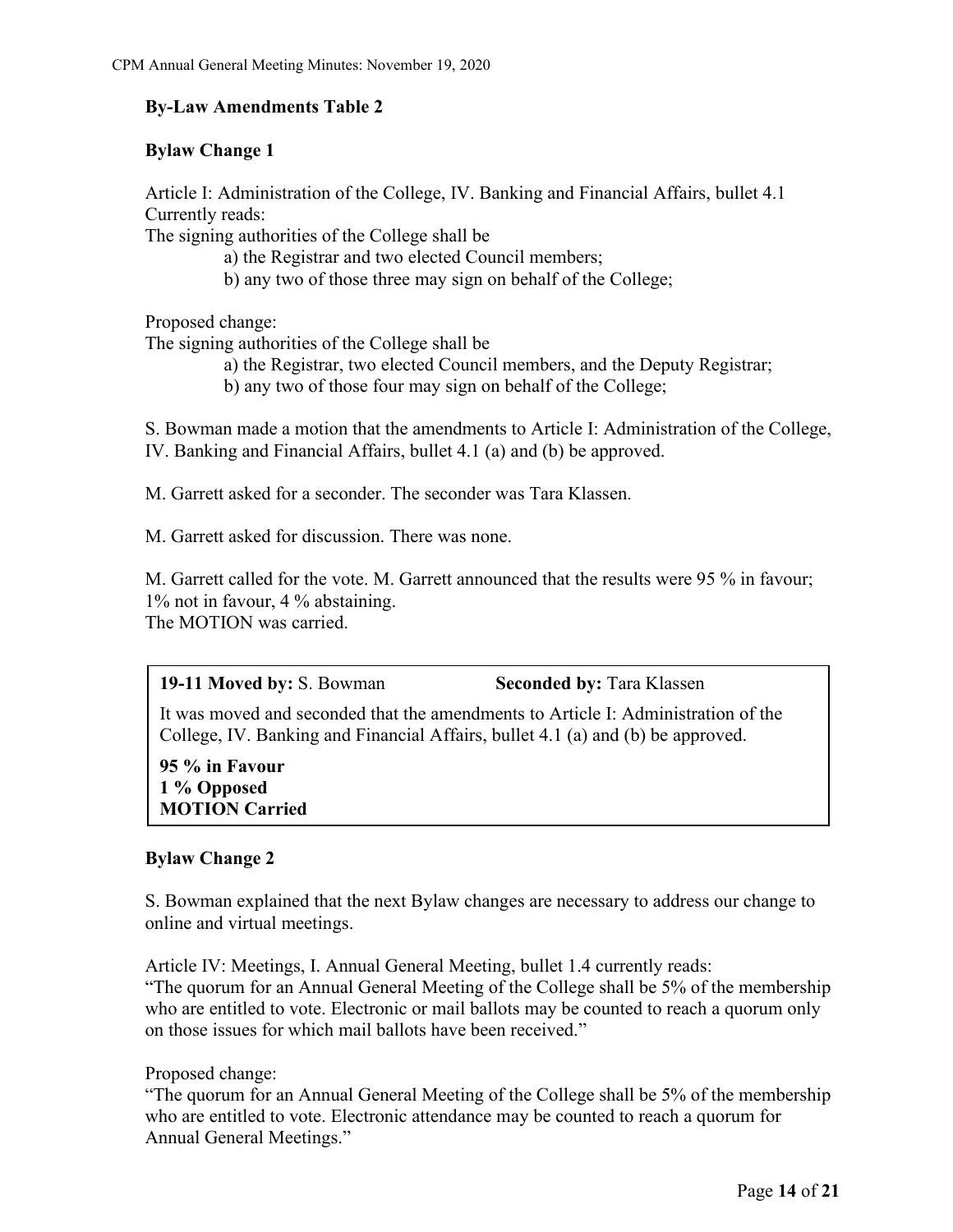S. Bowman made a motion that the amendments to Article IV: Meetings, I. Annual General Meeting, bullet 1.4 be approved.

M. Garrett asked for a seconder. The seconder was Emily Hunter.

M. Garrett asked for discussion. There was none.

While the poll was in progress a question regarding process came up. The question did not pertain to the vote so it was addressed after the vote was concluded.

M. Garrett called for the vote. M. Garrett announced that the results were 96 % in favour; 0% not in favour, 4 % abstaining. The MOTION was carried.

**19-12 Moved by:** S. Bowman **Seconded by:** Emily Hunter

It was moved and seconded that the amendments to Article IV: Meetings, I. Annual General Meeting, bullet 1.4 be approved. **96 % in Favour**

**0 % Opposed MOTION Carried**

J. Lumsden read the following question from Lisa Diduch: "If phone (participants) can ('t) vote will they be counted for quorum?" J. Lumsden answered: this was something we did not anticipate in the planning of the AGM and it is an issue we will revisit for the future. B. McKechnie stated that these registrants would not be counted in quorum. The phone links were given to non-voting/student members, however there may be registrants eligible to vote who have used a phone link as well. Seven registrants are attending the AGM using the phone link.

Several registrants made the following comments: "Consideration should be given to not exclude those participating by phone", "some people may need to use a landline due to connectivity issues", "rural regions exist with poor internet unfortunately". J. Lumsden reiterated that these comments will be taken into consideration and a solution will hopefully be provided for the next AGM.

M. Garrett noted that the votes of the seven attendees joining by phone would not have affected the outcome of the motions that have been carried to this point, this evening.

## **Bylaw Change 3**

Article IV: Meetings, III. Voting at Annual and Special Meetings,

#### 3.1 Currently reads:

"Each member whose name is entered on the register of practicing or inactive members and who is in good standing at the date of the meeting, shall be entitled to vote on any issue to be determined by a vote."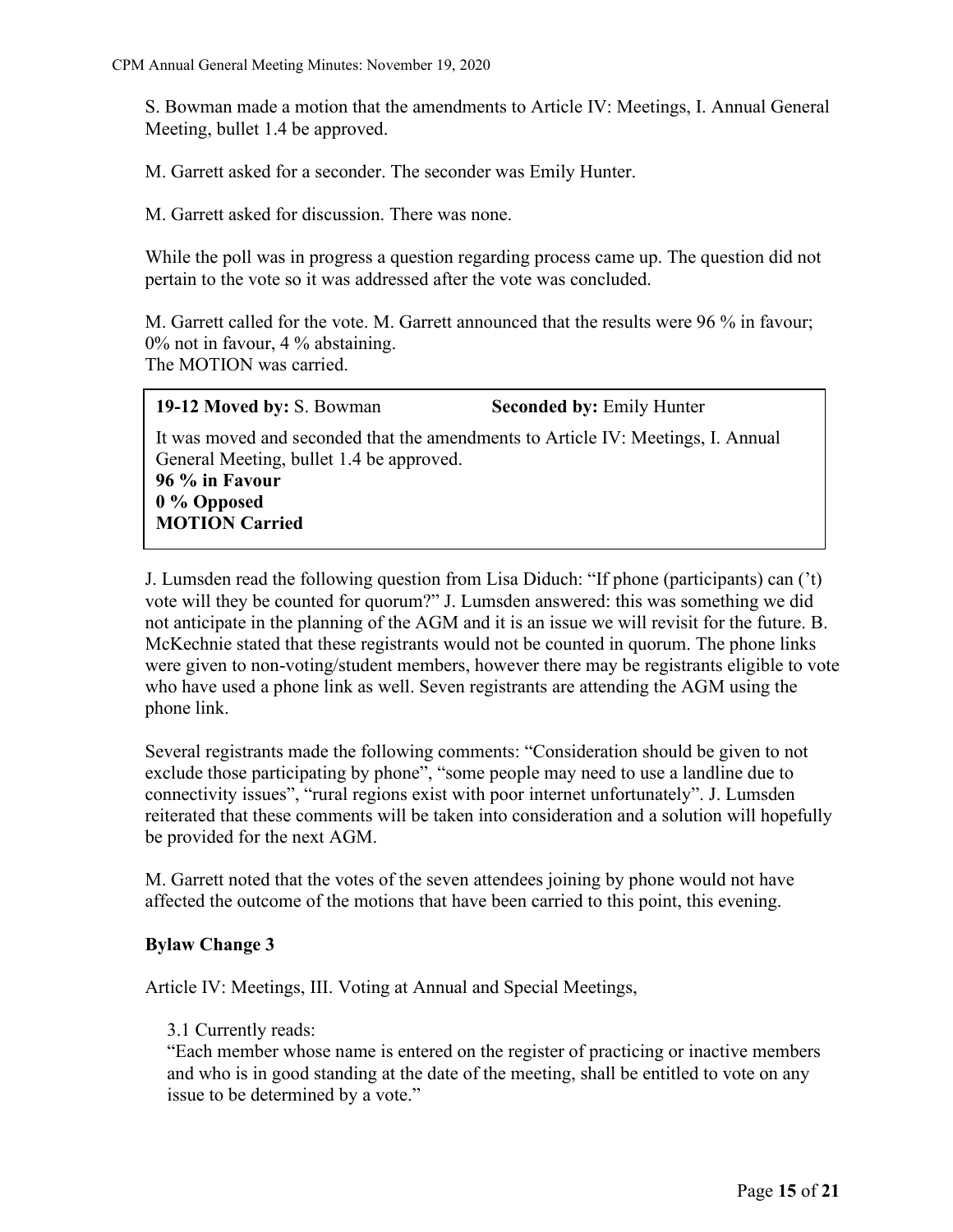Proposed change:

"3.1 Each member whose name is entered on the Active practicing or Inactive register and who is in good standing at the date of the meeting, shall be entitled to vote on any issue to be determined by a vote."

3.2 Currently reads:

"Electronic or mail ballots may be issued only for questions that cannot be amended at the meeting."

Proposed change:

"3.2 Each member's entitlement to vote shall be verified prior to being given access to the voting method. Please note that the slide has been corrected due to a typo in the materials circulated."

3.3 Currently reads:

"For adoption of any issue, a majority vote of those members present who are entitled to vote as well those who have e-mailed or mailed ballots shall be required."

Proposed change:

"3.3 For adoption of any issue, a majority vote of those members present, either in person or virtually, who are entitled to vote, shall be required."

3.4 Currently reads:

"Each member shall be requested to present his/her current membership certificate as evidence of his/her entitlement to vote."

Proposed change:

This bullet will be removed as the content is addressed in 3.2.

3.5 Currently reads:

"A vote may be taken by ballot or by a show of hands at the discretion of the chair."

Proposed change: Now numbered as 3.4,

"3.4 A vote may be taken by ballot, a show of hands, or electronic means at the discretion of the chair."

3.6 Currently reads:

"The chair of the meeting shall appoint from amongst those assembled, two scrutineers who shall tabulate the vote and report the results to the chair."

Proposed change: Now numbered as 3.5,

"3.5 The chair of the meeting shall appoint two scrutineers who shall tabulate the vote and report the results to the chair."

S. Bowman made a motion that the amendments to Article IV: Meetings, III. Voting at Annual and Special Meetings be approved.

M. Garrett asked for a seconder. The seconder was Bernard Lessard-Lesk.

M. Garrett asked for discussion. There was none.

M. Garrett called for the vote. M. Garrett announced that the results were 99 % in favour; 0% not in favour, 1 % abstaining.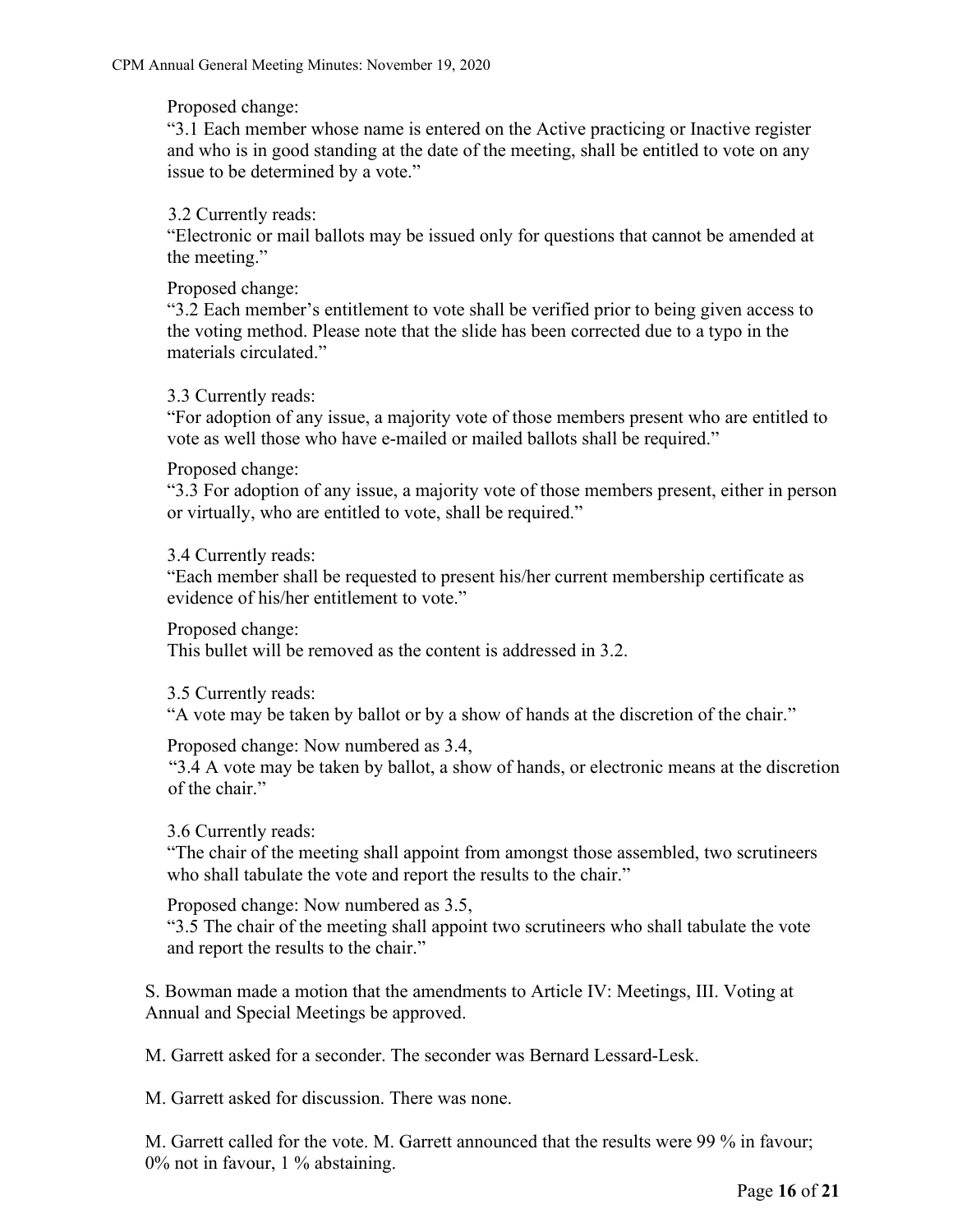The MOTION was carried.

**19-13 Moved by:** S. Bowman **Seconded by:** Bernard Lessard-Lesk It was moved and seconded that the amendments to Article IV: Meetings, III. Voting at

Annual and Special Meetings be approved. **99 % in Favour 0 % Opposed MOTION Carried**

J. Lumsden read a question from Elaine Nystrom: "Is it required that the 2 scrutineers are physiotherapists?" David Marr answered: it might not necessarily be a requirement but it would be wise to have the two scrutineers be members. S. Bowman answered that it is historical practice that the two scrutineers are chosen from the membership.

J. Lumsden read a follow-up question from Elaine Nystrom: "Should it then say in the bylaw then that they are?" J. Lumsden answered that unfortunately the timing of the questions is not ideal and are appearing after the vote has happened. M. Garrett stated that this suggestion could be brought back to AGM for review in April.

## **Bylaw Change 4**

Article V: Election of the Council, I. Elected Members

1.1 Currently reads:

"Election of the Council from the membership shall be held concurrently with the Annual General Meeting of the College."

Proposed change:

"1.1 Election of the Council from the membership shall be held prior to the Annual General Meeting of the College."

1.6 Currently reads:

"Any member eligible to vote who follows the appropriate procedures outlined by the Council may submit a mail-in ballot for the election of Council members."

Proposed change:

"1.6 Any member eligible to vote who follows the appropriate procedures outlined by the Council may submit a ballot for the election of Council members."

S. Bowman made a motion that the amendments to Article V: Election of the Council, I. Elected Members be approved.

M. Garrett asked for a seconder. The seconder was Monique Levesque.

M. Garrett asked for discussion. J. Lumsden read a question from Edward Zwingerman: "What is the rationale for this change?". S. Bowman answered that after investigation we are one of the few Colleges that hold the election of Council Members during the AGM. By holding an election prior to the AGM for a longer period of time (say for a week or more), we will provide for greater participation from members, including rural members.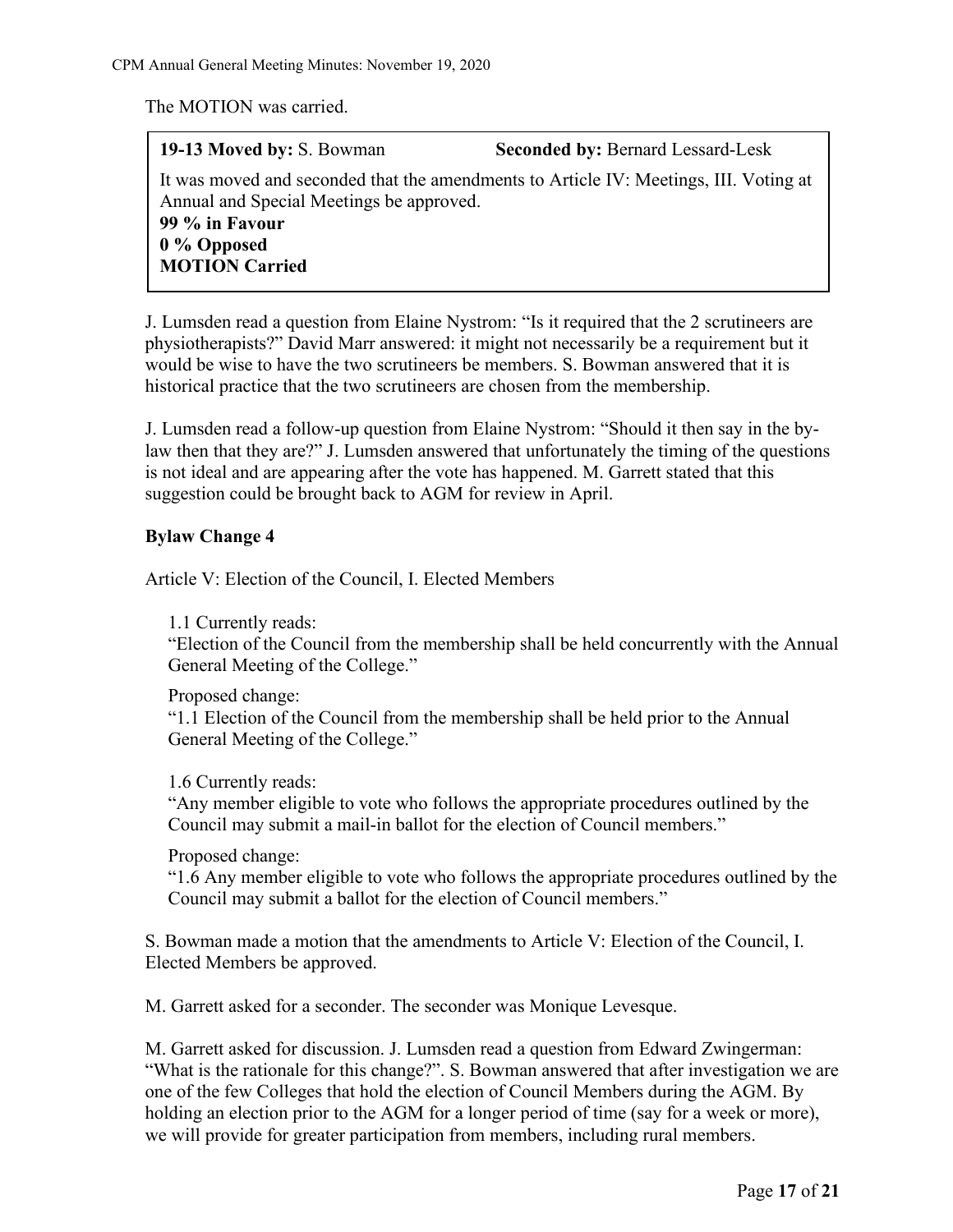M. Garrett called for the vote. M. Garrett announced that the results were 96 % in favour; 3% not in favour, 1 % abstaining. The MOTION was carried.

| <b>19-14 Moved by: S. Bowman</b>                                                                                        | <b>Seconded by: Monique Levesque</b> |  |  |  |
|-------------------------------------------------------------------------------------------------------------------------|--------------------------------------|--|--|--|
| It was moved and seconded that the amendments to Article V: Election of the Council,<br>I. Elected Members be approved. |                                      |  |  |  |
| 96 % in Favour                                                                                                          |                                      |  |  |  |
| 3 % Opposed                                                                                                             |                                      |  |  |  |
| <b>MOTION Carried</b>                                                                                                   |                                      |  |  |  |

J. Lumsden read a question from Cathy Christie, that unfortunately, was not received in time, regarding Table 2 By-law Change 1: "Also a question that was too late to get to you before voting. So I will ask now. Re banking and financial affairs. Would it be prudent that the 2 signors are NOT the registrar and deputy registrar? Perhaps it should be that one of the signatures is an elected member". J. Lumsden spoke to this as Treasurer: the reason for this change is that we felt it was important to have access to a second signature for cheque signing to discontinue a practice that was deemed less than ideal by our auditor which was that some cheques were being signed by one signatory before they were completely filled out. This provides more oversight because the cheques are signed only when they are fully filled out and as Treasurer, we can look over the list of expenditures and cheque register. It is not an uncommon practice in non-profits to do this. Especially when we have members who are bound by a Code of Ethics and Regulations of their licensing body (the Registrar and Deputy Registrar are both members of the College).

J. Lumsden read a question from Liz Harvey: "I am wondering if the practice of the Registrar launching complaints against members for lapse of professional liability insurance has decreased the number of lapses in professional liability? I.e., has this practice been successful? If so, is the plan to continue this practice and if not, is there consideration to stop the practice?" K. Berzuk answered initially: no, the number of professional liability lapses has not decreased over time. B. McKechnie then answered: unfortunately, the numbers are not going down, we are censuring people, we are trying to give reminders in newsletters but it does slip people's minds. It is considered to be an egregious act - to be practicing without insurance, and it cannot be overlooked so we will continue this practice. J. Lumsden read a comment from Kathy Johnson, CPM Complaints Coordinator: "Lack of liability insurance contravenes a bylaw...Therefore, it must be addressed".

J. Lumsden stated that there were no further question/comments.

## **7.0 Other Business**

M. Garrett stated that as there were no items brought forward during the approval of the agenda, we would proceed to the next item.

## **8.0 Introduction of Council Members for 2020-2021**

S. Bowman, Chair of the Governance and Nominations Committee, informed the membership that following the Call for Nominations in February of 2020, for two vacancies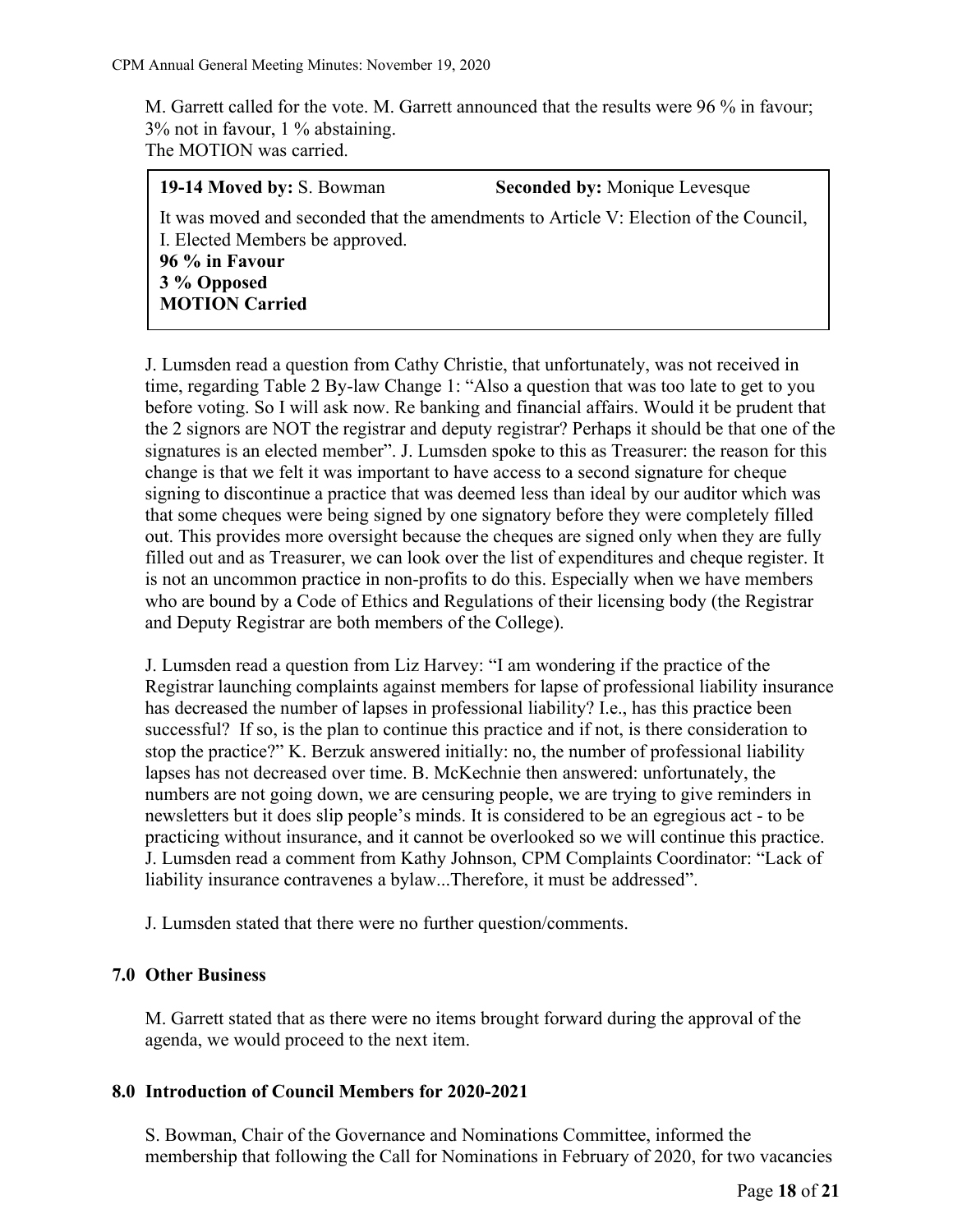on Council, only one nomination was received, the nominee is acclaimed officially tonight as no election was required. The successful candidate was Amy Sedor. Following a second call for Nominations in September of 2020 for the one remaining vacancy on Council, no nominations were received. As per the bylaws, Article VI: Council Members, 1.2 states:

"When an elected position on Council becomes vacant the Council shall appoint a member of the College to fill the vacancy for the balance of the term of office vacated."

Therefore, Council will look to appoint an individual to this position in the coming months.

M. Garret introduced the Council for the 2020-2021 year:

**Public Representatives** Leslie Wilder Tara Baker One Government Appointed Public Representative; position is currently vacant

Mark Garrett Jan Lumsden D'Arcy Bain Kelli Berzuk Amy Sedor One vacancy to be filled by appointment

J. Lumsden read a question from Tabitha Bear: "For clarity what position remains open?". J. Lumsden answered that it is a general Council position but not for a specific role as these are decided after, in a meeting with all of Council.

#### **9.0 Omnibus Motion**

M. Garrett announced that the next item on the agenda was the Omnibus Motion or Ratification Vote and invited Vice Chair Jan Lumsden to present this motion.

J. Lumsden stated that this motion demonstrates confidence in the work of the Council over the past year and asked registrants to refer to the information on the screen for further information about the Ratification Vote.

J. Lumsden made a motion to ratify all acts, resolutions, decisions and motions passed by the Council of the College of Physiotherapists of Manitoba during 2019.

M. Garrett asked for a seconder. The seconder was Debra Suderman.

M. Garrett asked for discussion. There was none.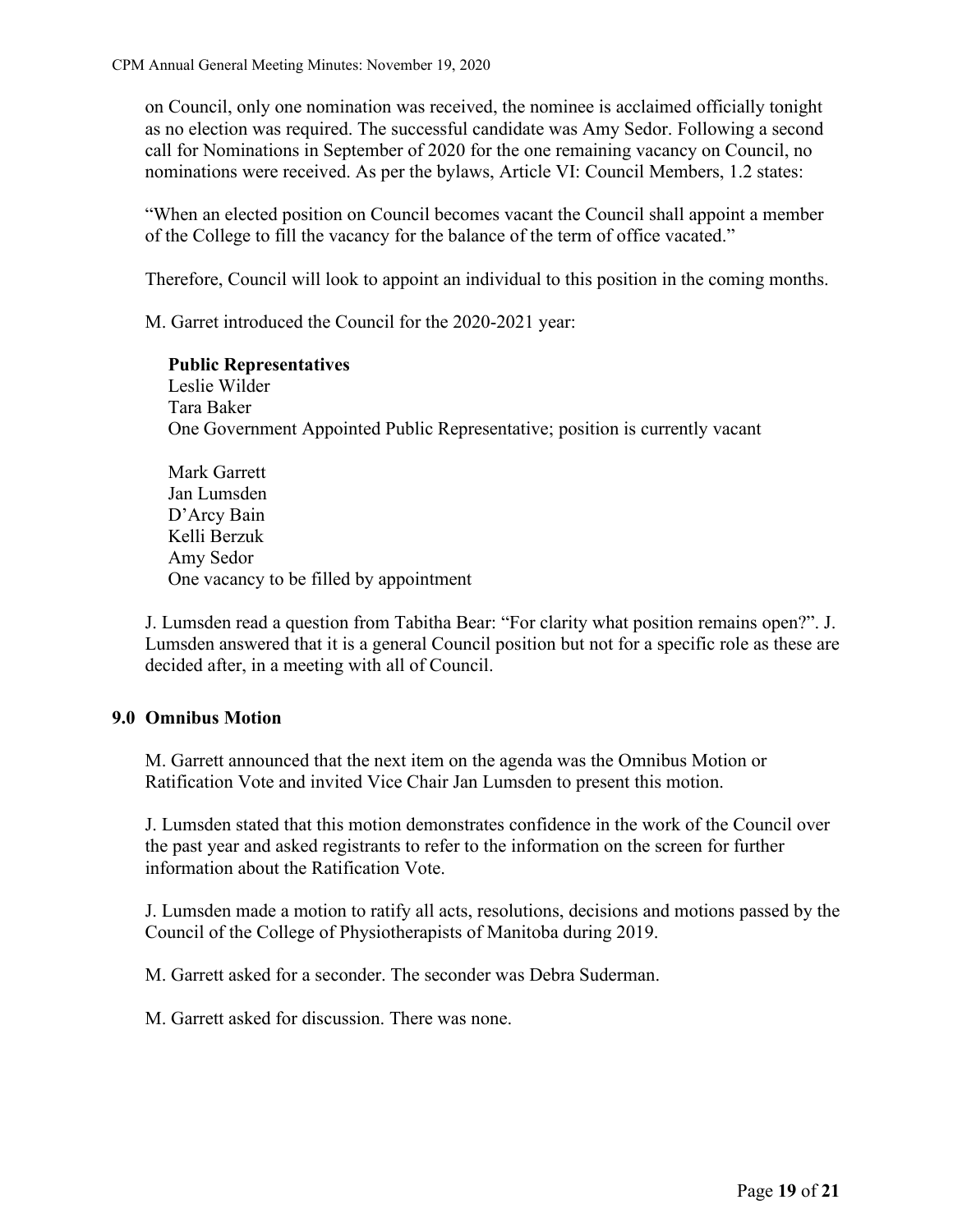M. Garrett called for the vote. M. Garrett announced that the results were 99 % in favour; 0% not in favour, 1 % abstaining. The MOTION was carried.

#### **19-15 Moved by:** Jan Lumsden **Seconded by:** Debra Suderman

It was moved and seconded to ratify all acts, resolutions, decisions and motions passed by the Council of the College of Physiotherapists of Manitoba during 2019.

#### **99% in Favour 0% Opposed MOTION Carried**

#### **10.0Final Remarks**

M. Garrett acknowledged the work of Rebecca Krahn as the Student Representative on Council; outgoing in 2019. M. Garrett thanked members of the Council and the committees of the College who agreed to an emergency extension of their terms with the cancellation of the AGM in April of this year. M. Garrett addressed his colleagues on Council; acknowledging that without their commitment to the work of the College, this year would have been much more difficult. M. Garrett recognized, by name, the CPM staff, thanking them for their work in managing the affairs of the College.

#### **11.0Adjournment**

M. Garrett thanked all attendees for their participation in the AGM and announced that attendees would be receiving a request for feedback by email on tonight's AGM. Attendees were encouraged to complete this post-AGM survey to assist in preparation for the next AGM in April of 2021.

J. Lumsden read a question from Caleb Smith: "Given our most recent CPM update. As an essential service I'm interested in how the college will look at Physiotherapists not wearing masks during practice." J. Lumsden answered that the College has aligned itself with the public health orders and that physiotherapists not wearing masks during practice is in contravention of those public health orders. If we receive calls concerning this issue they are forwarded to public health. B. McKechnie answered: that is correct. It is a requirement to wear a mask and if you are not doing that, the public health inspectors will go out; they have gone out to some clinics already. They may possibly visit yours so I would suggest you wear a mask.

J. Lumsden made a motion to adjourn the meeting.

M. Garrett asked for a seconder. The seconder was Cathy Christie.